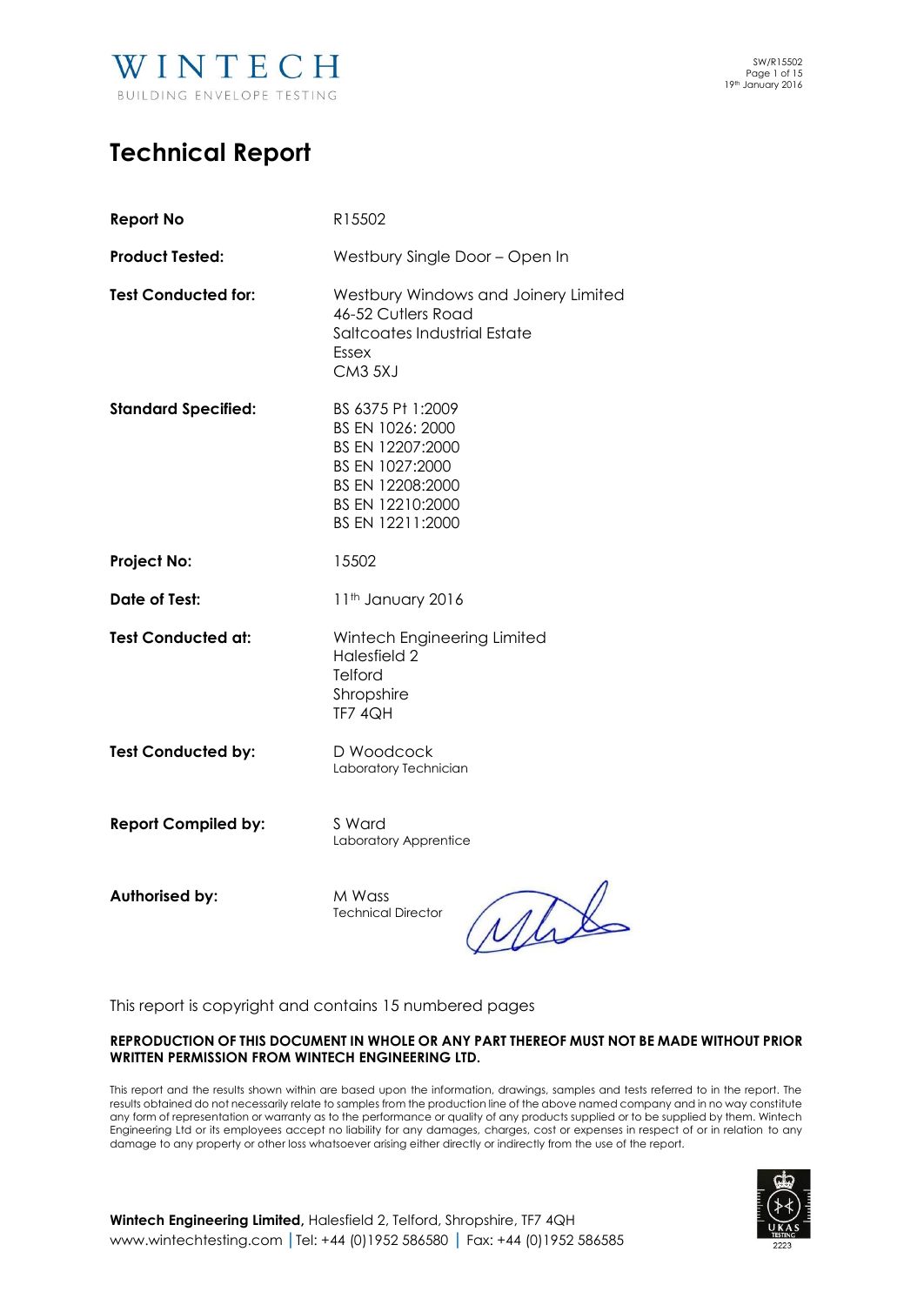

# **Contents**

- Page No. 1. Introduction 3 2. Summary of Test Results 3 3. Description of Test Sample<br>4. Test Arrangement 6 4. Test Arrangement 5. Test Procedures 6. Test Results 10
- 6. Test Results 10
- 7. System Drawings 14

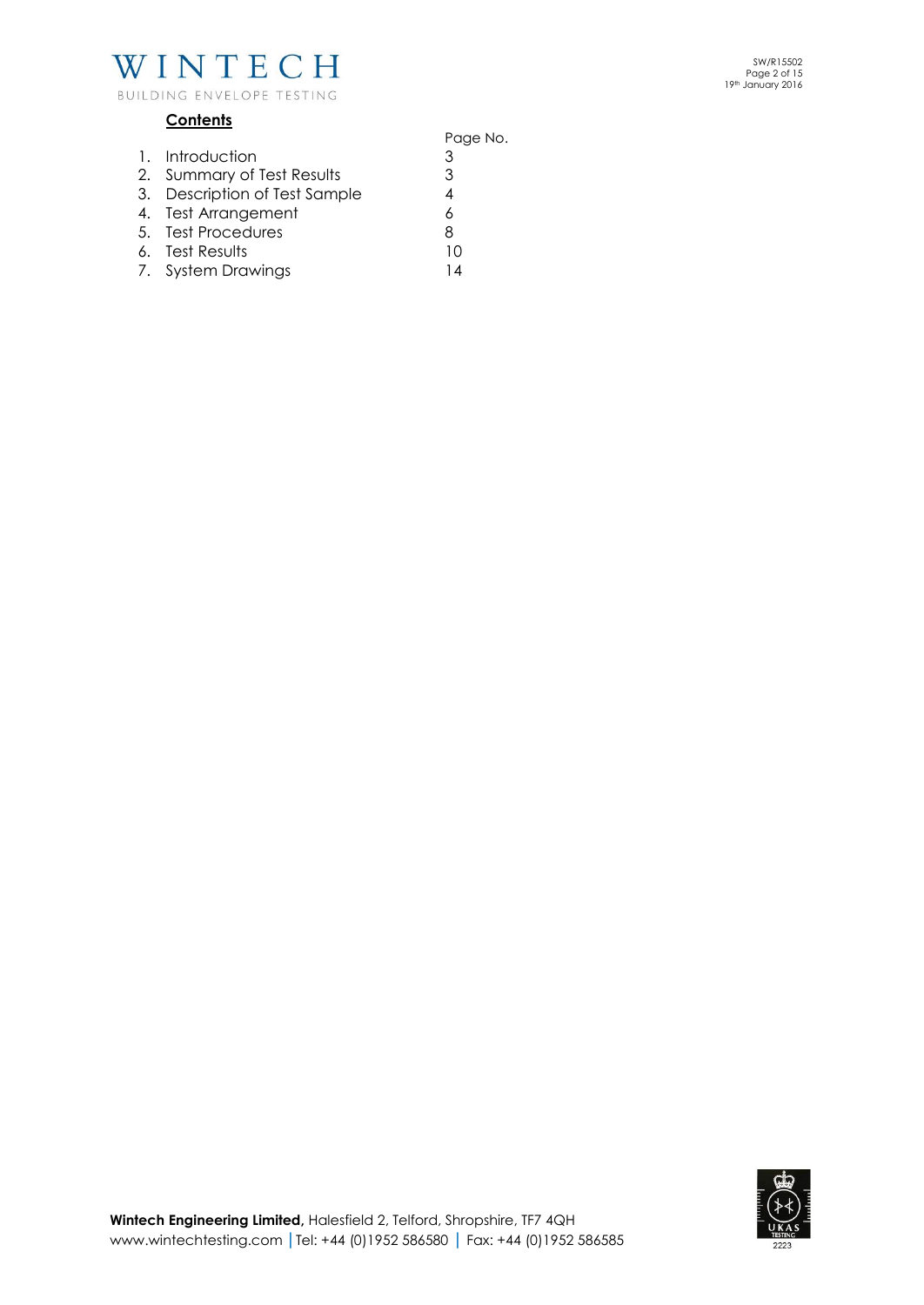

BUILDING ENVELOPE TESTING

#### **1. Introduction**

This report describes tests conducted at the test laboratory of Wintech Engineering Ltd to a door sample on behalf of Westbury Windows and Joinery Limited.

The test sequence was conducted on the 11<sup>th</sup> January 2016 in order to determine the weather tightness of the sample. The test methods were in accordance with the following standards as per the request of Westbury Windows and Joinery Limited.

| Windows & Doors, Air Permeability test method    | BS EN 1026: 2000     |
|--------------------------------------------------|----------------------|
| Windows & Doors, Air Permeability classification | BS EN 12207: 2000    |
| Windows & Doors, Watertightness test method      | BS EN 1027: 2000     |
| Windows & Doors, Watertightness classification   | BS EN 12208: 2000    |
| Windows & Doors, Wind Resistance test method     | BS EN 12211: 2000    |
| Windows & Doors, Wind Resistance classification  | BS EN 12210: 2000    |
| Performance of Windows & Doors, Classification   | BS 6375 Part 1: 2009 |
| and Guidance for Weather Tightness               |                      |

Wintech Engineering Ltd is accredited by the United Kingdom Accreditation Service as UKAS Testing Laboratory No. 2223.

#### **2. Summary of Results**

The following summarises the results of testing carried out, in accordance with the relevant testing & classification standards.

|                  | <b>Test Method &amp; Classification</b><br><b>Standard</b> | Achieved<br><b>Max. Test Pressure</b> | <b>Classification</b> |
|------------------|------------------------------------------------------------|---------------------------------------|-----------------------|
| Air Permeability | BS EN 1026: 2000<br>BS EN 12207: 2000                      | 600 Pa                                | Class 4               |
| Water Tightness  | BS EN 1027: 2000<br>BS EN 12208: 2000                      | 150 Pa                                | 4A                    |
| Wind Resistance  | BS EN 12211:2000<br>BS EN 12210: 2000                      | 1200 Pa                               | CЗ                    |

More comprehensive details are reported in Section 6.

#### **Note: These results are valid only for the conditions under which the test was conducted**

**Note: All measurement devices, instruments and other relevant equipment were calibrated and traceable to National Standards.** 

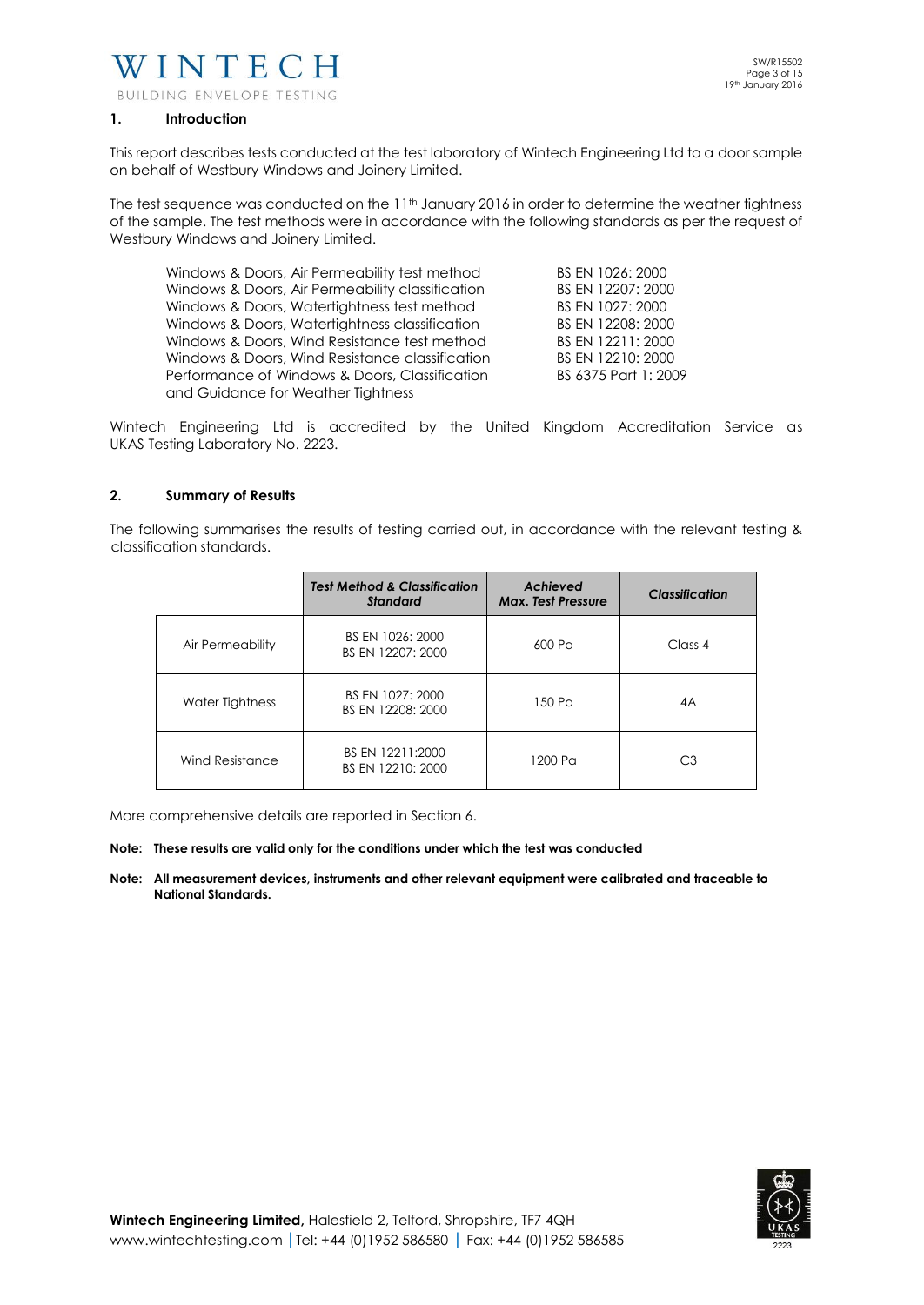BUILDING ENVELOPE TESTING

# **3**. **Description of Test Sample**

| Product range name:       | WESTBURY SINGLE DOOR |
|---------------------------|----------------------|
| <b>Configuration:</b>     | NON BAR              |
| <b>Opening direction:</b> | <b>OPEN INWARDS</b>  |

#### **Outer Frame**

| <b>Outer frame width:</b>                 | 1000MM    | <b>Outer frame material:</b> | <b>ACCOYA FACED</b><br><b>REDWOOD</b> |
|-------------------------------------------|-----------|------------------------------|---------------------------------------|
| <b>Outer frame height:</b>                | 2300MM    | Outer frame gasket           |                                       |
| <b>Outer frame Part</b><br><b>Numbers</b> |           | Gasket type:                 | <b>TPE</b>                            |
| Top:                                      | <b>NA</b> | Manufacturer:                | <b>DEVENTER</b>                       |
| Bottom:                                   | <b>NA</b> | Product name:                | SPV12                                 |
| Lock side:                                | <b>NA</b> | Product code:                |                                       |
| Hinge side:                               | <b>NA</b> | <b>Threshold</b>             |                                       |
| <b>Outer frame section size</b>           |           | Manufacturer:                | <b>WESTBURY</b>                       |
| Width:                                    | 65MM      | Product name:                |                                       |
| Depth:                                    | 115MM     | Product code:                |                                       |
| <b>Reinforcing:</b>                       |           | Material:                    | SAPELE                                |
| Manufacturer:                             | <b>NA</b> | Outer frame joint method     |                                       |
| Product name:                             |           | Head:                        | SCRIBED/DOWEL/GLUE                    |
| Product code:                             |           | Foot:                        | <b>DITTO</b>                          |
| Material:                                 |           |                              |                                       |

#### **Leaf**

| Leaf width:              | 910 <sub>MM</sub>            | Leaf material:    | <b>ACCOYA FACED</b><br><b>REDWOOD</b> |
|--------------------------|------------------------------|-------------------|---------------------------------------|
| Leaf height:             | 2206MM                       | Leaf gasket       |                                       |
| <b>Leaf Part Numbers</b> |                              | Gasket type:      | <b>TPE</b>                            |
| Top:                     | <b>NA</b>                    | Manufacturer:     | <b>DEVENTER</b>                       |
| Bottom:                  | <b>NA</b>                    | Product name:     | SPV12                                 |
| Lock side:               | <b>NA</b>                    | Product code:     |                                       |
| Hinge side:              | <b>NA</b>                    | Leaf midrail:     | <b>NA</b>                             |
| Leaf section size        |                              | Manufacturer:     |                                       |
| Width:                   | 107MM TOP &SIDE<br>208MM BOT | Product name:     |                                       |
| Depth:                   | 68MM                         | Product code:     |                                       |
| <b>Reinforcing:</b>      |                              | Material:         |                                       |
| Manufacturer:            | <b>NA</b>                    | Leaf joint method |                                       |
| Product name:            |                              | Head:             | SCRIBLE/DOWEL/GLUE                    |
| Product code:            |                              | Foot:             | <b>SCRIBLE/DOWEL/GLUE</b>             |
| Material:                |                              |                   |                                       |

#### **Glazing**

| <b>Glass unit</b> |                   | <b>Glazing gasket</b> |              |
|-------------------|-------------------|-----------------------|--------------|
| Manufacturer:     | -S1               | Gasket type:          | SILICONE CAP |
|                   | GOBAIN/Planitherm |                       |              |
| Inner thickness:  | <b>4MM TOUGH</b>  | Manufacturer:         | DOW CORNING  |
| Spacer material:  | 20MM THERMOBAR    | Product name:         |              |

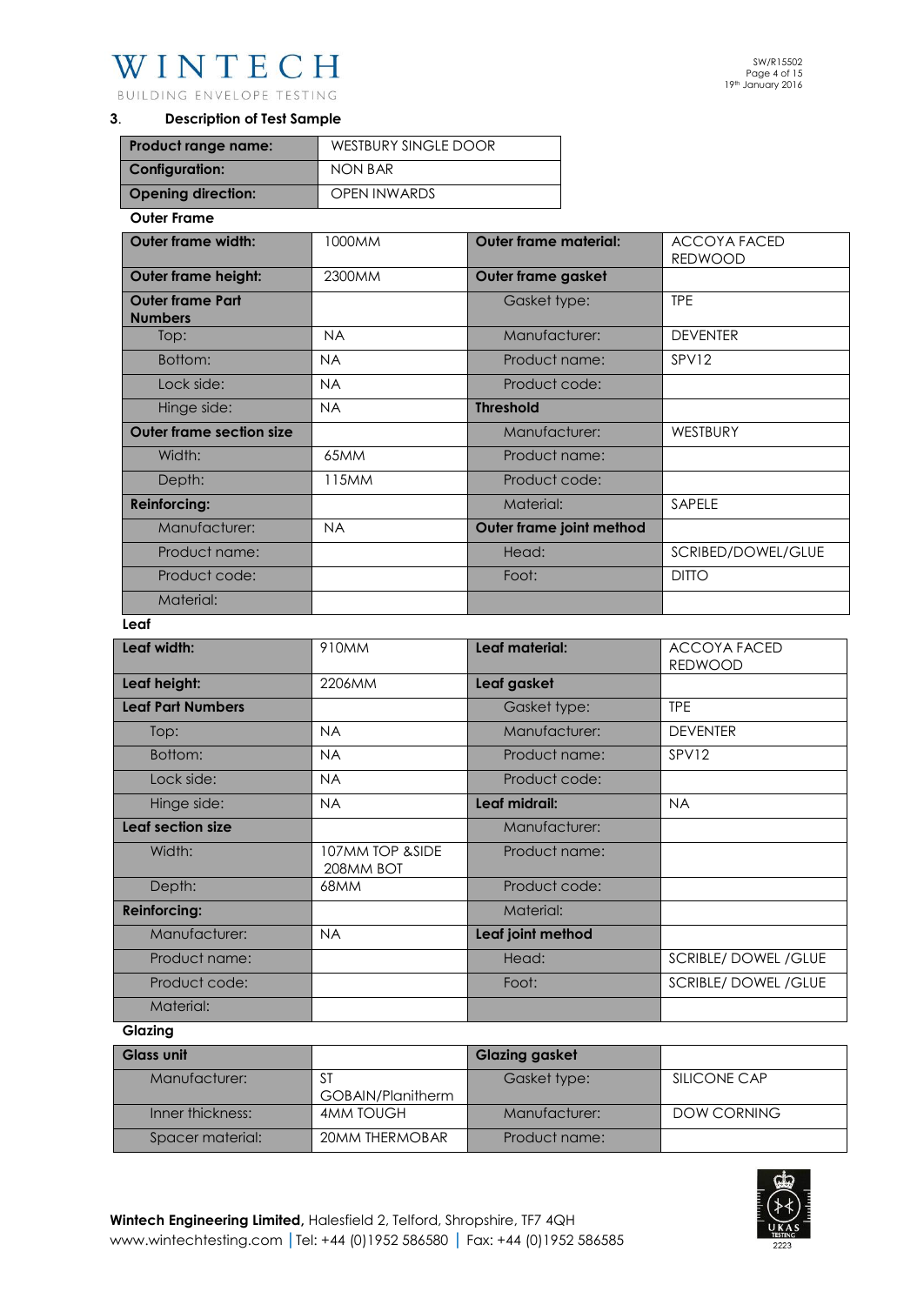BUILDING ENVELOPE TESTING

| Outer thickness:      | <b>4MM TOUGH</b> | Product code:               |                     |
|-----------------------|------------------|-----------------------------|---------------------|
| Unit sizes:           |                  | <b>Glazing clip</b>         |                     |
| <b>Bead</b>           |                  | Manufacturer:               | <b>NA</b>           |
| Manufacturer:         | WESTBURY         | Product name:               |                     |
| Product name:         |                  | Product code:               |                     |
| Product code:         |                  | <b>Glazing tape details</b> |                     |
| Bead size:            | 17 X 17          | Manufacturer:               | <b>TECHNIBOND</b>   |
| <b>Bead material:</b> | <b>ACCOYA</b>    | Product name:               | <b>DOUBLE SIDED</b> |
|                       |                  | Product code:               | HTA/HSA             |

## **Hardware**

|                             | Manufacturer:         | Product description:       | Product code:         | Quantity:      |
|-----------------------------|-----------------------|----------------------------|-----------------------|----------------|
| Hinges                      | <b>SIMONSWERK</b>     | 100X100 BRASS              | P1260                 | 3              |
| Hinge fixing:               | <b>SCREWS</b>         | 32MM X 5.5MM               |                       |                |
| Hinge protectors:           | YALE                  | TO TOP & BOT HINGE<br>ONLY | <b>BOLT P125</b>      | $\overline{2}$ |
| Hinge protector fixings:    | <b>SCREWS</b>         | 25MM X 3.5MM               |                       |                |
| Door lock:                  | <b>WINKHAUS</b>       | <b>AV2 HERITAGE</b>        | 5008984               |                |
| Door lock fixings:          | <b>SCREWS</b>         | 40MM X 4MM                 |                       |                |
| Cylinder:                   | <b>TITON</b>          | 3 STAR WITH THUMB TURN     | <b>TS007 ASTERION</b> |                |
| Cylinder fixing:            | <b>TITON</b>          | <b>MACHINE SCREW</b>       |                       |                |
| Handle:                     | <b>CARLISLE BRASS</b> | <b>STELLA</b>              |                       |                |
| Handle fixings:             | <b>CARLISLE BRASS</b> | <b>MACHINE SCREW</b>       |                       | $\overline{2}$ |
| <b>Touch Bar</b>            | <b>NA</b>             |                            |                       |                |
| Cylinder Support            | <b>NIL</b>            |                            |                       |                |
| Cylinder Escutcheon         | <b>WINKHAUS</b>       | PULL                       | 5010328               |                |
| Keeps: CENTRE               | <b>WINKHAUS</b>       | <b>CENTRE KEEP</b>         | 4929194               |                |
| Keep fixings:               | <b>SCREWS</b>         | 40MM X 4MM                 |                       |                |
| Keep TOP & BOT5             | <b>WINKHAUS</b>       | <b>TOP/BOT</b>             | 4964543               | $\overline{2}$ |
|                             |                       |                            |                       |                |
| <b>Additional Hardware:</b> |                       |                            |                       |                |

See Section 7 for test sample drawings as supplied by Westbury Windows and Joinery Limited.

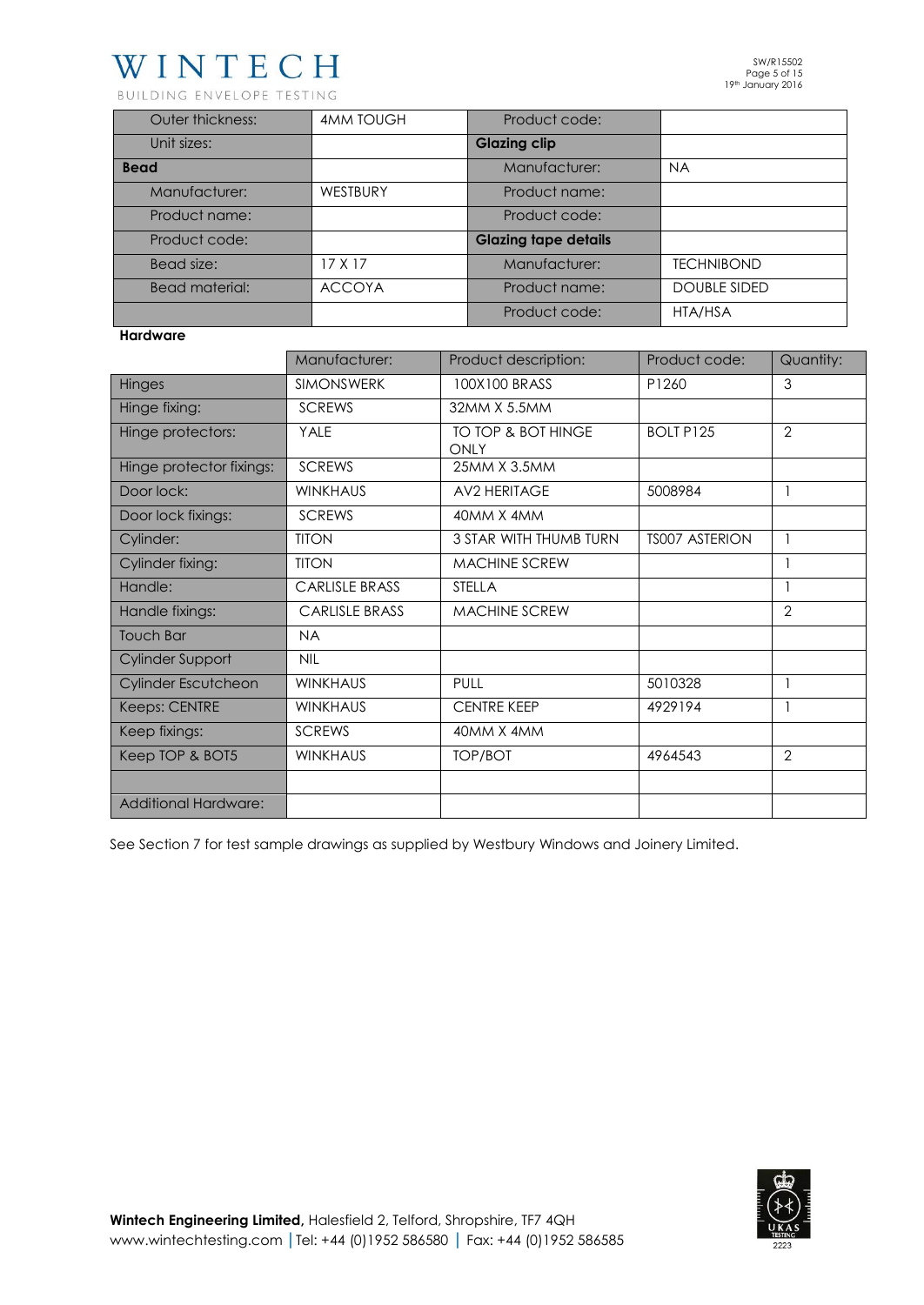#### **4. Test Arrangement**

#### **4.1 Test Chamber**

A window specimen, supplied for testing in accordance with the relevant British and European Standards, was mounted into a rigid test chamber. The pressure within the chamber was controlled by means of a centrifugal fan and a system of ducting and valves. The static pressure difference between the outside and inside of the chamber being measured by means of a liquid manometer.

#### **4.2 Instrumentation**

#### **4.2.1 Static Pressure**

A liquid manometer capable of measuring rapid changes in pressure to an accuracy within 2%, was used to measure the pressure differential across the sample.

#### **4.2.2 Air Flow**

An air flow meter, mounted in the air system ducting was used to measure the airflow required to obtain pressures within the test chamber. The system has the capability of measuring airflow through the sample to an accuracy of ± 5%.

#### **4.2.3 Water Flow**

An in line flow meter, mounted in the spray frame water supply system, was used to measure water flow to the test sample to an accuracy of  $\pm$  5%.

#### **4.2.4 Deflection**

DTI's with an accuracy of 0.1mm were used to measure deflection of principle framing members. These measurement devices were mounted at mid span and as near to the supports of the members and located in such a way that any measurement was not influenced by the application of any loading to the sample. The gauges were mounted as shown in Figure 3.

#### **4.2.5 Temperature & Humidity**

A digital data logger capable of measuring temperature with an accuracy of ± 1°C and humidity with an accuracy of  $\pm$  5 %Rh was used.

#### **4.3 Pressure Generation**

#### **4.3.1 Static Air Pressure**

The air supply system comprised of a centrifugal fan assembly and associated ducting and control valves and was used to create both positive and negative static pressure differentials. The fan provided a constant airflow at the required pressure and period required for the tests.

#### **Note: References are made to both positive and negative pressures in this document, it should be noted that in these instances, positive pressure is when pressure on the weather face of the sample is greater than that on the inside face and vice versa.**

#### **4.4 Water Spray System**

The spray nozzles have a circular full cone spray pattern and a spray angle of 120° (+0°/–10°) at working pressure of 2 – 3 bar and a flow rate of 2 litres/min (± 0.2 litres/min) per nozzle. The nozzles were spaced at 400 mm (± 10mm) along the axis of the spraybar and the nozzles were arranged so that the lateral distance between the outer edge of the surround and the outermost nozzles shall be greater than 50mm but not exceeding 250mm.

The nozzle line was located not more than 150mm above the topmost horizontal joint line of any moving frame or the glazing line of any fixed glazing, in order to provide complete wetting of the adjacent

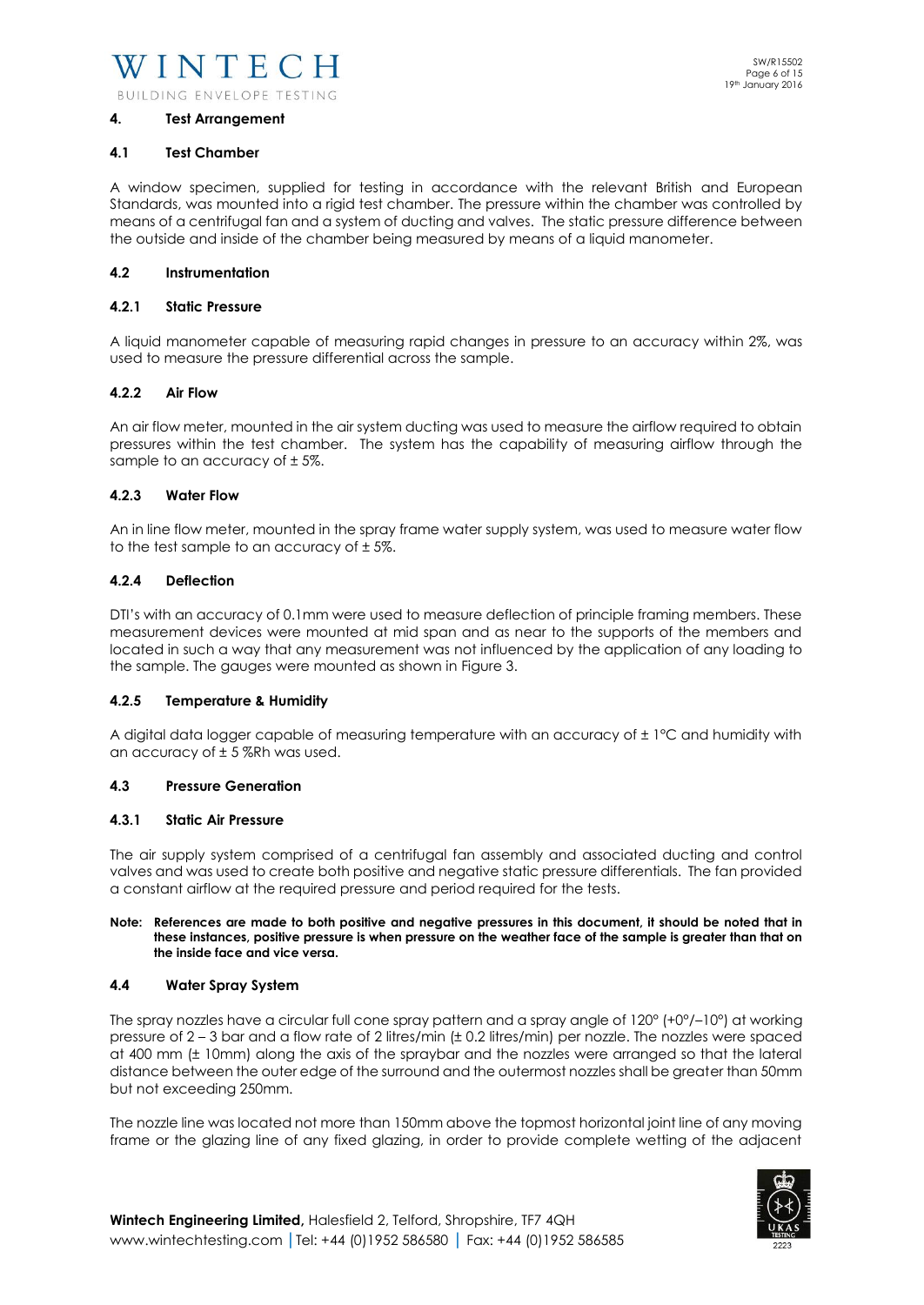

horizontal frame member(s). The nozzle line was also located at a distance of 250mm (+10mm/- 0mm) from the external face of the specimen as defined by the outermost external joint plane of moving parts or the glazing plane of fixed parts.

### Figure 1 – Test arrangement

GENERAL ARRANGEMENT OF A TYPICAL TEST CHAMBER



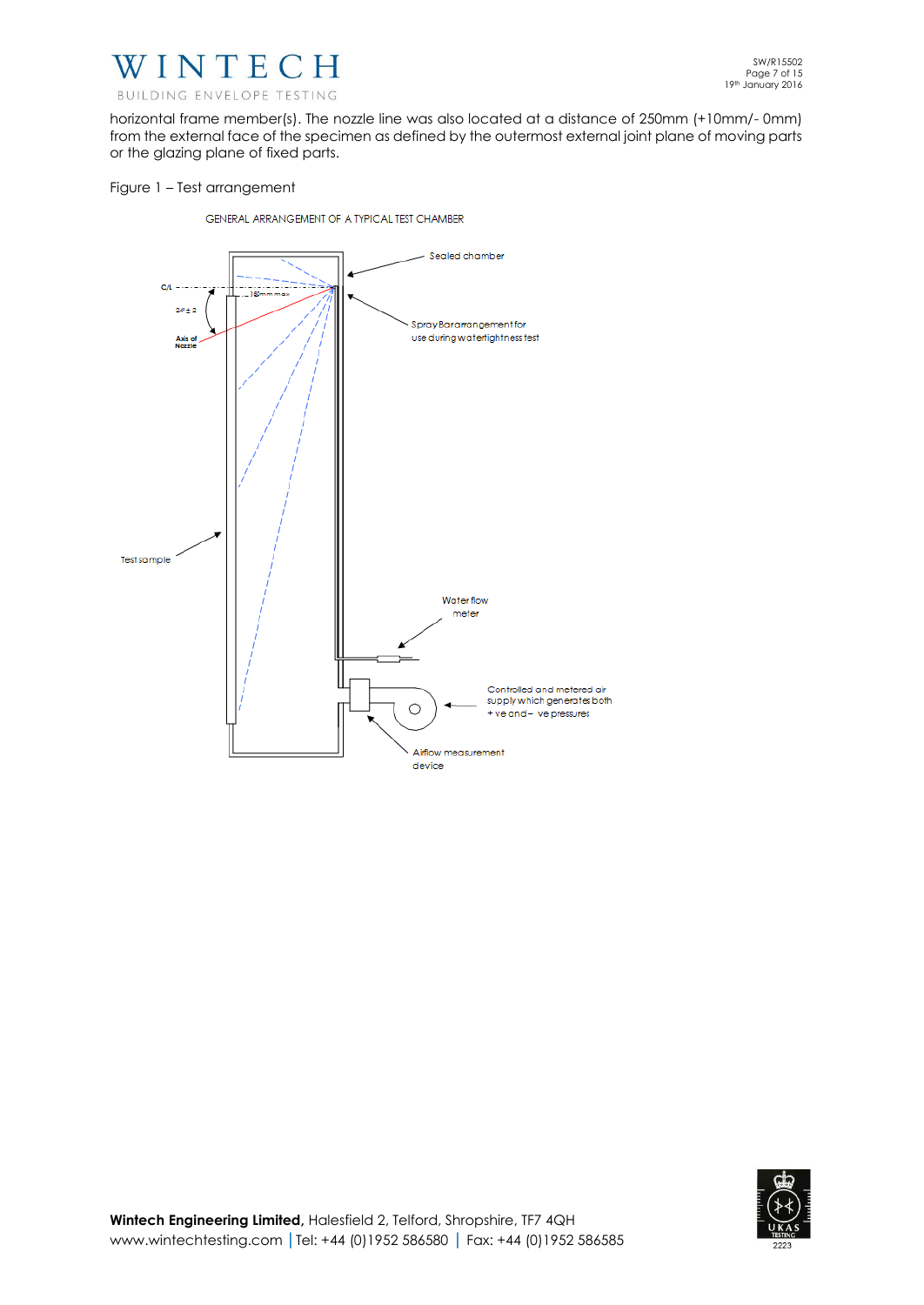

BUILDING ENVELOPE TESTING

#### **5. Test Procedures**

- 1. Air Permeability Infiltration
- 2. Air Permeability Exfiltration
- 3. Watertightness
- 4. Wind Resistance P1
- 5. Wind Resistance P2
- 6. Repeat Air Permeability Infiltration
- 7. Repeat Air Permeability Exfiltration
- 8. Wind Resistance P3

#### **Note: Prior to all testing the sample was conditioned for at least 4 hours at between 10 – 30°C & 25 – 75% RH, as required by the relevant testing standards.**

#### **5.2 Air Permeability - Infiltration**

Three (3) preparatory pulses of 660 Pa positive pressure were applied to the test sample and any opening lights opened and closed at least once.

The test results were determined by measuring the rate of air flow through the test chamber whilst subjecting the sample to positive pressure differentials as follows: 50, 100, 150, 200, 250, 300, 450 and 600 Pa, each step being held for at least 10 seconds.

Leakage through the test chamber and joints between the chamber and test sample was determined by sealing the sample with adhesive tape and polythene sheeting and measuring the air flows at the above pressures. The preparation pulses and test sequence were then repeated with the sample unsealed and the difference between readings being the air leakage through the test sample.

#### **5.3 Air Permeability - Exfiltration**

Three (3) preparatory pulses of 660 Pa negative pressure were applied to the test sample and any opening lights opened and closed at least once.

The test results were determined by measuring the rate of air flow through the test chamber whilst subjecting the sample to positive pressure differential as follows: 50, 100, 150, 200, 250, 300, 450 and 600 Pa, this step being held for at least 10 seconds.

Leakage through the test chamber and joints between the chamber and test sample was determined by sealing the sample with adhesive tape and polythene sheeting and measuring the air flows at the above pressures. The preparation pulses and test sequence were then repeated with the sample unsealed and the difference between readings being the air leakage through the test sample.

#### **5.4 Watertightness**

Any opening lights were opened and closed at least once before testing. Water was then sprayed on to the sample as per section 4.4, for 15 minutes at 0 Pa. The water spray continued and the pressure was increased in the following increments: 50, 100 and 150 Pa (each stage being held for 5 minutes).

The interior face of the sample was continuously monitored for water ingress throughout the test.

#### **5.5 Wind Resistance**

#### **5.5.1 Wind Resistance – P1**

Three pressure pulses were applied to the test sample equal to 1320 Pa positive pressure (Pressure P1 + 10%) and each peak held for at least 3 seconds. After returning to zero pressure, all sensors were then zeroed.



SW/R15502 Page 8 of 15 19th January 2016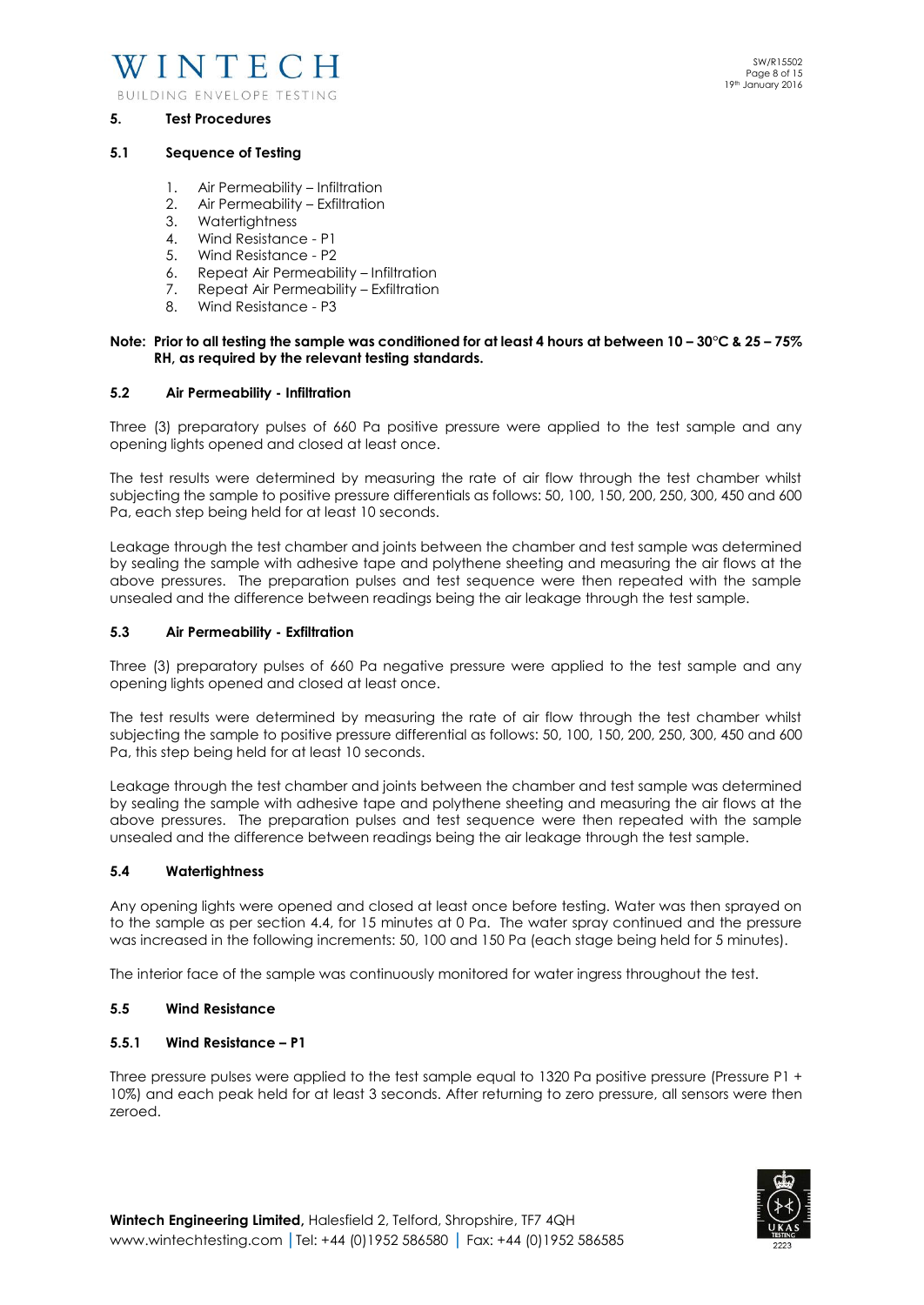

Peak test of 1200 Pa was applied at a rate not exceeding 100 Pa/sec, either incrementally or continuously. Once the peak pressure was reached, it was maintained for a period of 30 seconds, and the required frontal deflections were recorded. The pressure was then reduced to 0 Pa, at a rate not greater than 100 Pa/sec, and the residual deformation was recorded within  $60 \pm 5$  secs of returning to 0 Pa.

The test was then repeated at Negative pressure.

After each of the above tests, the sample was checked for damage in a manner described in the test standard.

# **5.5.2 Wind Resistance – P2**

The sample was subjected to 50 cycles including negative & positive pressures.

The first step was at a test pressure of 600 Pa negative pressure and followed by 600 Pa positive pressure, as was the last of the sequence of 50 cycles. The time in which the variation from – 600 Pa and + 600 Pa and the reverse was 7 secs ( $\pm$  3 secs), with each peak being maintained for 7 secs ( $\pm$  3 secs).

Following completion of the required 50 cycles, all moving parts of the test sample were opened and closed and note was taken of any damage or defects.

The standard then requires that a repeat air permeability test is conducted prior to a Safety test.

# **5.5.3 Wind Resistance – P3**

The safety test consisted of one cycle of a negative and positive test pressures, with the peak test pressure being 1800 Pa and negative test pressure applied first.

The time in which the variation from 0 Pa to  $-1800$  Pa and back to 0 Pa was 7 secs ( $\pm$  3 secs) between each stage, with the peak being maintained for 7 secs (± 3 secs).

Positive test pressure was applied following a 7 secs (± 3 secs) rest at 0 Pa. Variation from 0 Pa to + 1800 Pa and back to 0 Pa was the same duration as for the negative test pressure P3.

Following completion of the test, the sample was checked to ensure it stayed closed and any parts of the sample which had come detached were recorded.

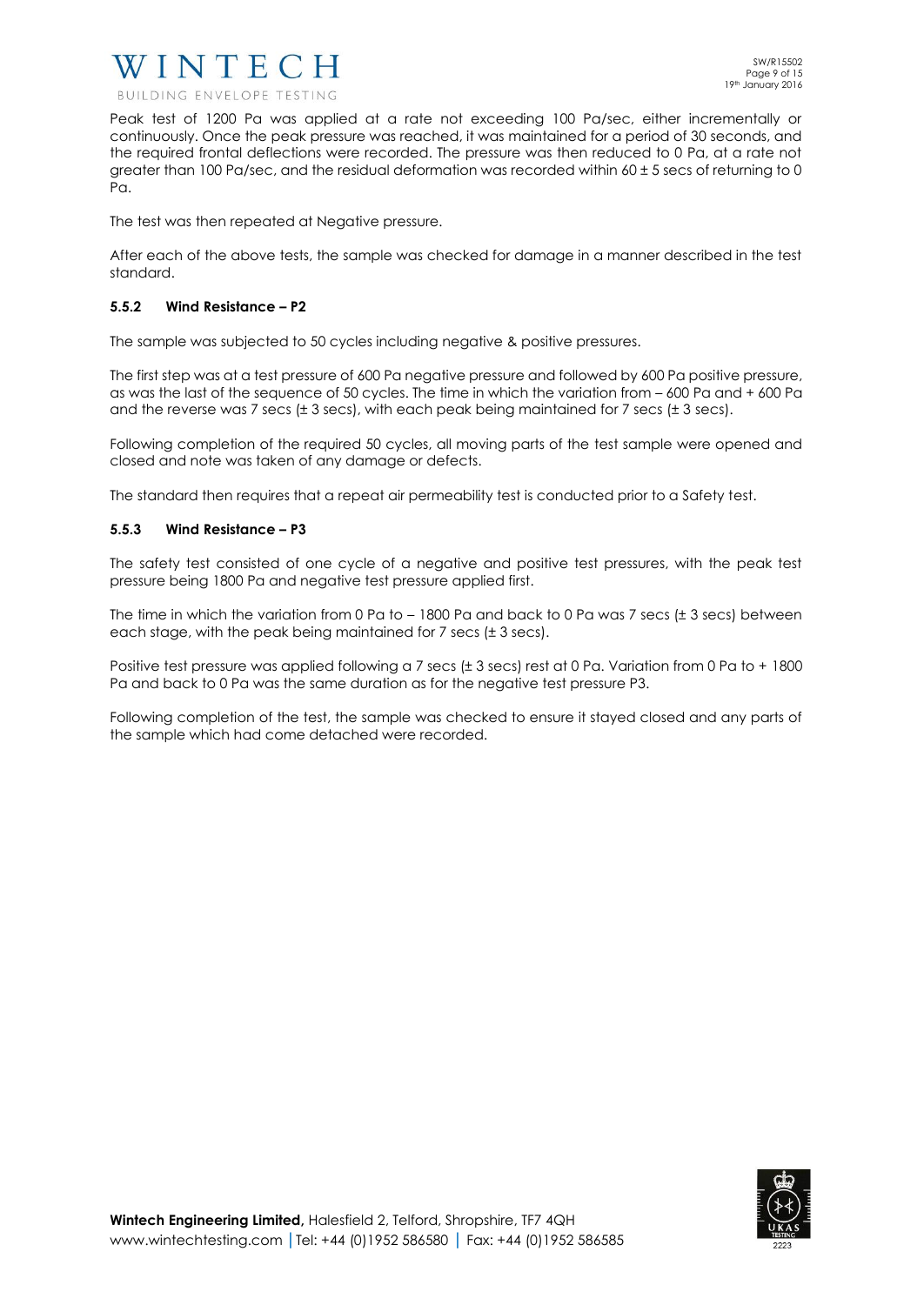WINTECH BUILDING ENVELOPE TESTING

#### **6. Test Results**

#### **6.1 Lab Conditions**

The conditions measured inside the laboratory were as follows:

| Temperature | <b>Humidity</b> | <b>Atmospheric Pressure</b> |
|-------------|-----------------|-----------------------------|
| ∘∼          | %rh             | kPa                         |
|             |                 |                             |

### **6.2 Air Permeability**

#### **6.2.1 Reference Air Permeability**

| <b>Class</b> | Reference air permeability @ 100 Pa<br>based on Area<br>$(m^3/h/m^2)$ | Reference air permeability @ 100 Pa<br>based on length of opening joint<br>$(m^3/h/m)$ |
|--------------|-----------------------------------------------------------------------|----------------------------------------------------------------------------------------|
|              | Not Tested                                                            | Not Tested                                                                             |
|              | 50                                                                    | 12.50                                                                                  |
|              | ヘフ                                                                    | 6.75                                                                                   |
|              |                                                                       | 2.25                                                                                   |
|              |                                                                       | 0.75                                                                                   |

The required air permeability figures for all additional pressure steps in all classifications were calculated using the equation given in BS EN 12207: 2000.

#### **6.2.2 Air Permeability – Results**

| Calculated area of test sample    | $2.2655$ m <sup>2</sup> |
|-----------------------------------|-------------------------|
| Measured length of opening joints | $6.24 \text{ m}$        |

#### **6.2.2.1 Initial Air Permeability Tests 1 & 2**

| Pressure<br>Differential<br>Pa | Air Permeability Rate<br>Infiltration & Exfiltration Tests<br>$m^3/hr/m^2$ - Area |            |         | Air Permeability Rate<br>Infiltration & Exfiltration Tests<br>$m^3/hr/m$ - Length of Joint |            |         |
|--------------------------------|-----------------------------------------------------------------------------------|------------|---------|--------------------------------------------------------------------------------------------|------------|---------|
|                                | Test No. 1                                                                        | Test No. 2 | Average | Test No. 1                                                                                 | Test No. 2 | Average |
| 50                             | 0.12                                                                              | 0.50       | 0.31    | 0.04                                                                                       | 0.18       | 0.11    |
| 100                            | 0.41                                                                              | 0.78       | 0.60    | 0.15                                                                                       | 0.28       | 0.22    |
| 150                            | 0.45                                                                              | 1.16       | 0.80    | 0.16                                                                                       | 0.42       | 0.29    |
| 200                            | 0.58                                                                              | 0.07       | 0.83    | 0.21                                                                                       | 0.39       | 0.30    |
| 250                            | 0.66                                                                              | .20        | 0.93    | 0.24                                                                                       | 0.43       | 0.34    |
| 300                            | .16                                                                               | .40        | .28     | 0.42                                                                                       | 0.51       | 0.46    |
| 450                            | 6.48                                                                              | .86        | 4.17    | 2.35                                                                                       | 0.67       | .51     |
| 600                            | 8.33                                                                              | 2.15       | 5.24    | 3.03                                                                                       | 0.78       | .90     |

# **6.2.2.1 Repeat Air Permeability Tests 6 & 7**

| Pressure<br>Differential | Air Permeability Rate<br>Infiltration & Exfiltration Tests<br>$m^3/hr/m^2$ - Area |            |         | Air Permeability Rate<br>Infiltration & Exfiltration Tests<br>$m^3/hr/m - Length of Joint$ |            |         |
|--------------------------|-----------------------------------------------------------------------------------|------------|---------|--------------------------------------------------------------------------------------------|------------|---------|
| Pα                       | Test No. 6                                                                        | Test No. 7 | Average | Test No. 6                                                                                 | Test No. 7 | Average |
| 50                       | $-0.37$                                                                           | 0.00       | $-0.19$ | $-0.14$                                                                                    | 0.00       | $-0.07$ |
| 100                      | $-0.46$                                                                           | 0.17       | $-0.15$ | $-0.17$                                                                                    | 0.06       | $-0.05$ |
| 150                      | $-0.29$                                                                           | 0.21       | $-0.04$ | $-0.11$                                                                                    | 0.08       | $-0.02$ |
| 200                      | $-0.54$                                                                           | $-0.08$    | $-0.31$ | $-0.20$                                                                                    | $-0.03$    | $-0.11$ |
| 250                      | $-0.79$                                                                           | $-0.29$    | $-0.54$ | $-0.29$                                                                                    | $-0.11$    | $-0.20$ |
| 300                      | $-0.71$                                                                           | $-0.08$    | $-0.40$ | $-0.26$                                                                                    | $-0.03$    | $-0.14$ |
| 450                      | $-1.21$                                                                           | 0.21       | $-0.50$ | $-0.44$                                                                                    | 0.08       | $-0.18$ |
| 600                      | $-0.96$                                                                           | 0.00       | $-0.48$ | $-0.35$                                                                                    | 0.00       | $-0.17$ |

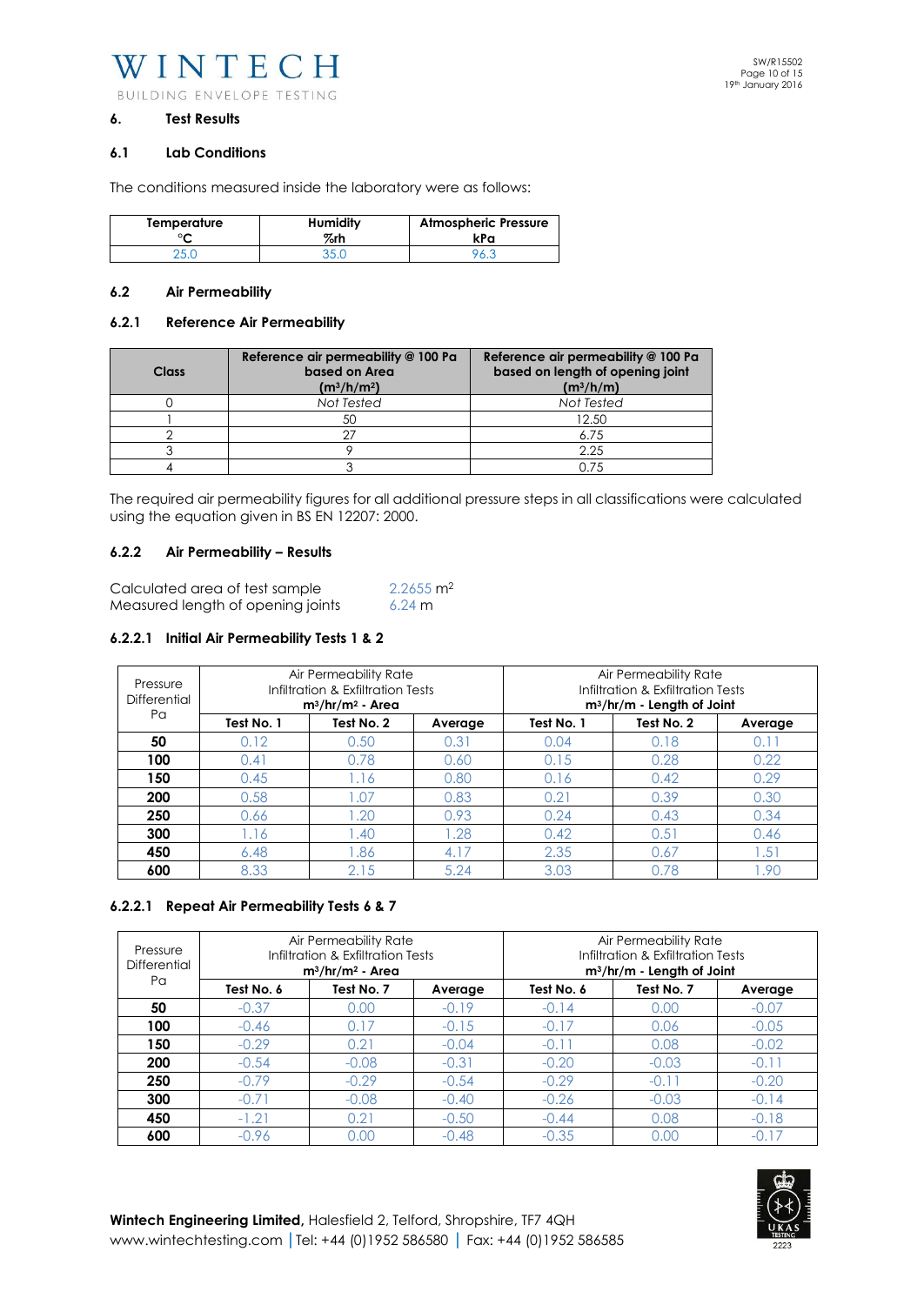# WINTECH BUILDING ENVELOPE TESTING

Graph 1 –Air Permeability - Area Graph 2 – Air Permeability – Length of joint Tests 1 & 2 - Area (Class 4) Tests 1 & 2 - Length of Joint (Class 4)  $12.0$  $3.5$  $3.0$  $100$  $2.5$  $E_{\text{m}}^{2.5}$ <br>= 2.0  $(m<sup>3</sup>/h/m<sup>2</sup>)$  $8.0$ -Allowable -Allowable  $6.0$  $-$ Positive  $\frac{3}{4}$  1.5 -**-**<br>Positive Airflow  $4.0$ -<br>Negative -Negative  $1.0$  $\leftarrow$  Average -Average  $2.0$  $0.5$  $0.0$  $0.0$ 50 100 150 200 250 300 450 600 50 100 150 200 250 300 450 600 Pressure (Pa) Pressure (Pa)



Graph 3 –Air Permeability - Area Graph 4 – Air Permeability – Length of joint



# **6.2.3 Areas of Significant Leakage**

During the test, there were no areas of significant air leakage identified.

# **6.2.4 Air Permeability – Classification**

| <b>Based on Area</b> | <b>Based on Length of</b><br><b>Opening Joint</b> |  |
|----------------------|---------------------------------------------------|--|
|                      |                                                   |  |

Note: The standard uncertainty multiplied by a coverage factor  $k = 2$ , providing a level of confidence of approximately 95%, for the above measurements is  $\pm$  6.86% of the result

#### **6.3 Watertightness Testing**

#### **6.3.1 Reference Watertightness Classification**

| <b>Test Pressure</b><br>(Pa) | <b>Classification</b> | <b>Specifications</b>                               |
|------------------------------|-----------------------|-----------------------------------------------------|
|                              | 0                     | No Requirement                                      |
| ∩                            | 1A                    | Water Spray for 15 mins                             |
| 50                           | 2A                    | As Class $1 + 5$ mins                               |
| 100                          | 3A                    | As Class $2 + 5$ mins                               |
| 150                          | 4A                    | As Class $3 + 5$ mins                               |
| 200                          | 5A                    | As Class $4 + 5$ mins                               |
| 250                          | 6A                    | As Class $5 + 5$ mins                               |
| 300                          | 7A                    | As Class $6 + 5$ mins                               |
| 450                          | 8A                    | As Class $7 + 5$ mins                               |
| 600                          | <b>9A</b>             | As Class $8 + 5$ mins                               |
| Exxxx<br>>600                |                       | Above 600 Pa, in steps 150 Pa<br>(each step 5 mins) |

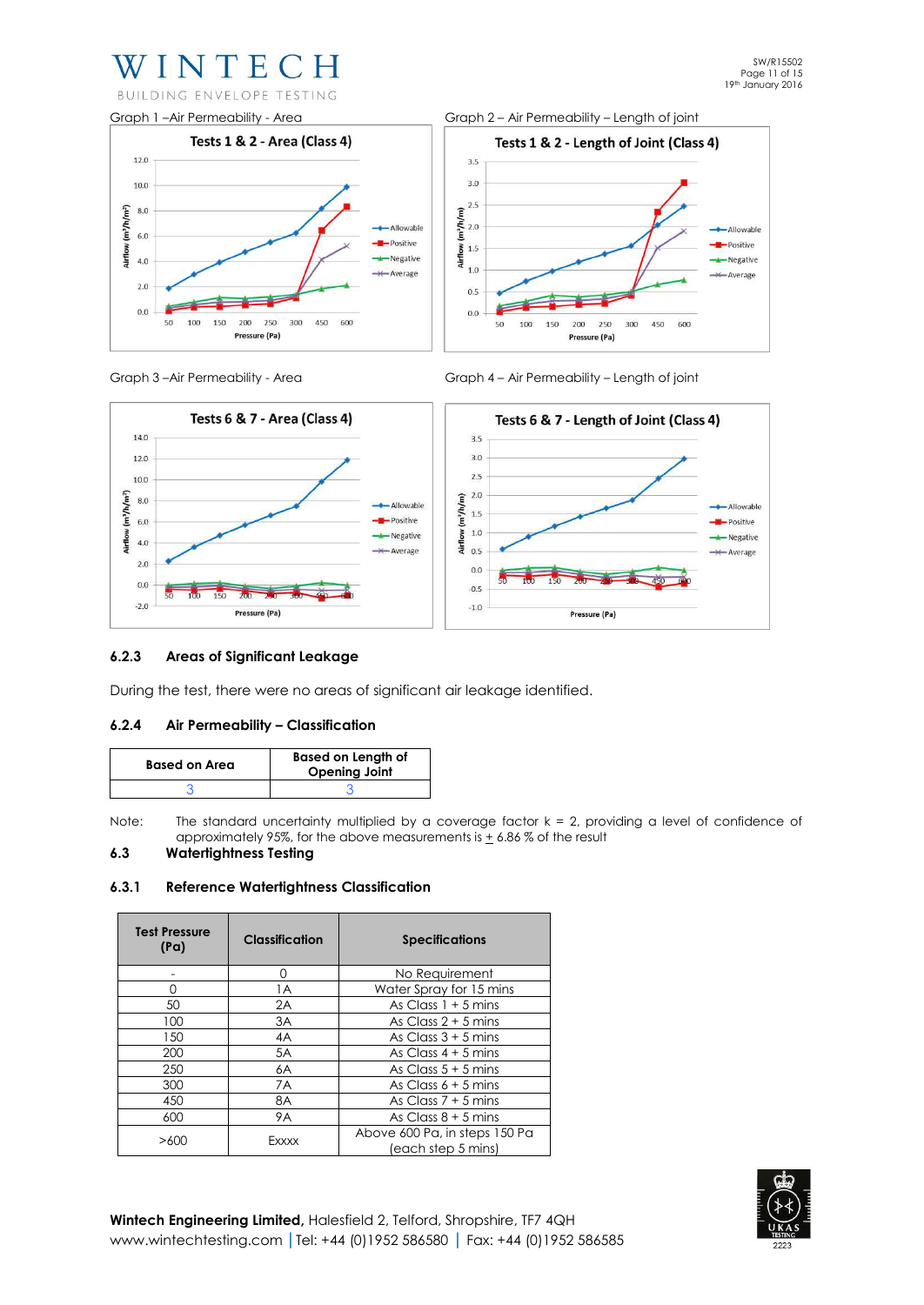BUILDING ENVELOPE TESTING

# **6.3.2 Watertightness – Results**

| <b>Water Temperature</b> | 20 Q |
|--------------------------|------|
| Spray method used        |      |

| <b>Observations</b>                  |                     |  |  |  |
|--------------------------------------|---------------------|--|--|--|
| Air Pressure (Pa)<br><b>Comments</b> |                     |  |  |  |
| $0 \times 15$ mins                   | No Leakage Observed |  |  |  |
| $50 \times 5$ mins                   | No Leakage Observed |  |  |  |
| $100 \times 5$ mins                  | No Leakage Observed |  |  |  |
| $150 \times 5$ mins                  | No Leakage Observed |  |  |  |

#### **6.3.3 Watertightness - Classification**

**Overall Classification**  4A

#### **6.4 Wind Resistance**

#### **6.4.1 Reference Wind Resistance Classification**

Classification of Wind Load

| Class | <b>Test Pressures (Pa)</b> |                |                |  |
|-------|----------------------------|----------------|----------------|--|
|       | P <sub>1</sub>             | P <sub>2</sub> | P <sub>3</sub> |  |
|       | Not Tested                 |                |                |  |
|       | 400                        | 200            | 600            |  |
| 2     | 800                        | 400            | 1200           |  |
| 3     | 1200                       | 600            | 1800           |  |
|       | 1600                       | 800            | 2400           |  |
| 5     | 2000                       | 1000           | 3000           |  |
| Exxxx | <b>XXXX</b>                | xxxx (x 0.5)   | xxxx (x 1.5)   |  |

Note The test pressure, P2, is repeated 50 times. Specimens tested with wind loads above class 5 are classification Exxxx, where xxxx is the actual test pressure P1.

Classification of Deflection

| Class | <b>Relative Frontal Deflection</b> |
|-------|------------------------------------|
|       | $<$ L/150                          |
|       | $<\frac{1}{200}$                   |
|       | <ା /ጓ∩∩                            |

Overall Wind Load Classification

| <b>Wind Load</b> | <b>Relative Frontal Deflection Class</b> |                |                |  |
|------------------|------------------------------------------|----------------|----------------|--|
| <b>Class</b>     |                                          |                |                |  |
|                  | A1                                       | R1             |                |  |
|                  | A2                                       | B <sub>2</sub> | C2             |  |
|                  | A <sub>3</sub>                           | B <sub>3</sub> | CЗ             |  |
|                  | A4                                       | <b>B4</b>      | C <sub>4</sub> |  |
|                  | A <sub>5</sub>                           | B <sub>5</sub> | C <sub>5</sub> |  |
| Exxxx            | <b>AExxxx</b>                            | <b>BExxxx</b>  | CExxxx         |  |

#### **6.4.2 Test 4 – Wind Resistance – P1 Results**

| Member<br><b>Under Test</b> | <b>Test Pressure</b><br>Pa | <b>Maximum</b><br><b>Deflection</b><br>mm | <b>Residual</b><br><b>Deformation</b><br>mm | <b>Deflection</b><br><b>Class</b> | <b>Relative</b><br>Frontal<br><b>Deflection</b> |
|-----------------------------|----------------------------|-------------------------------------------|---------------------------------------------|-----------------------------------|-------------------------------------------------|
| Member A                    | 200                        | 0.9                                       | 0.2                                         | Class C                           | 1/2333                                          |
|                             | $-1200$                    |                                           |                                             | Class C                           | /1815                                           |

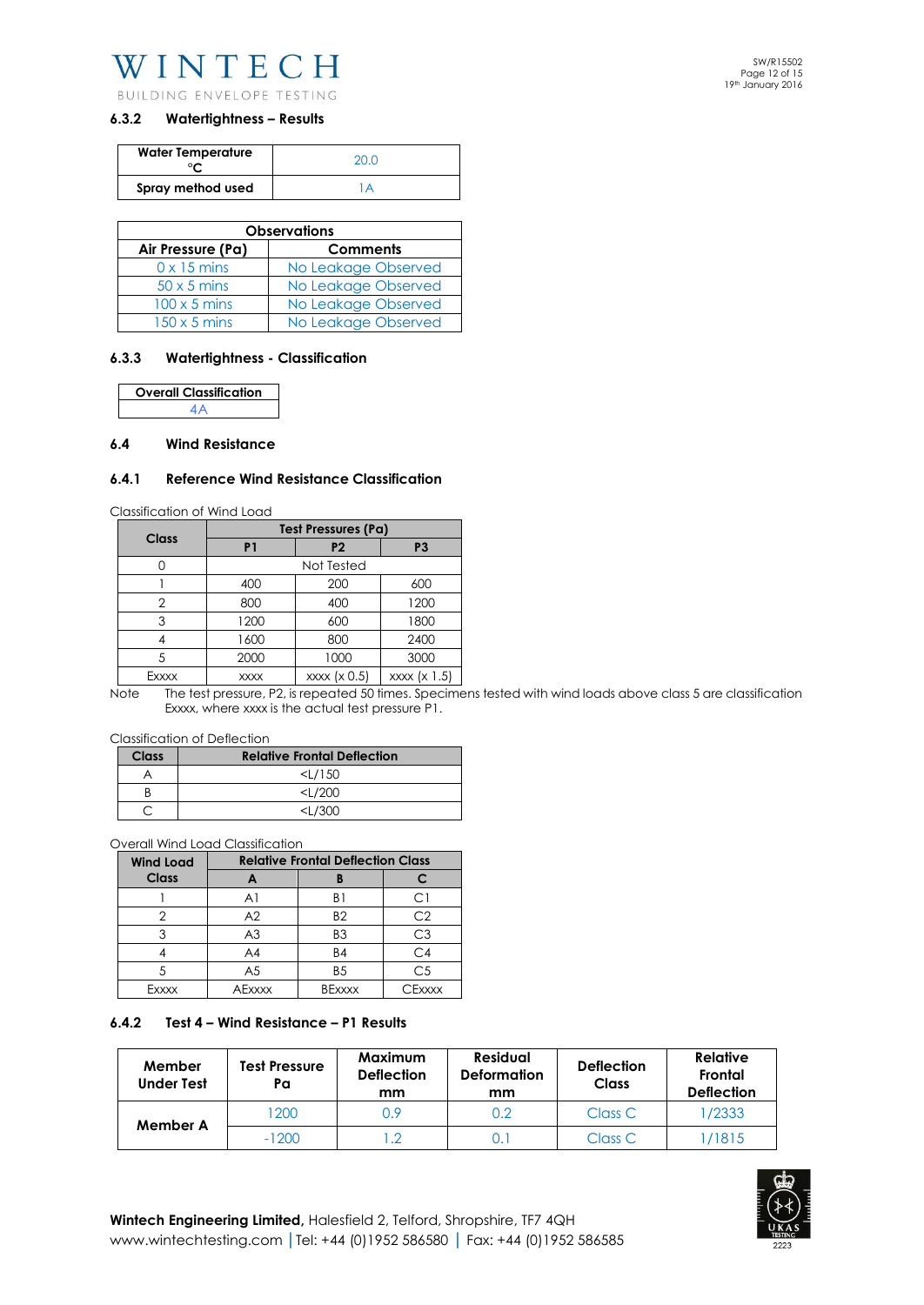BUILDING ENVELOPE TESTING

Note Calculation of deformation was conducted using formula (02-(03+01)/2). Following the above tests, there was no visible damage to the test sample when viewed as required by the test standard.

The standard uncertainty multiplied by a coverage factor  $k = 2$ , providing a level of confidence of approximately 95%, for the above measurements is + 2.4 % of the result.

# **6.4.3 Test 5 – Wind Resistance – P2 Results**

An inspection carried out following Test 5 – Wind Resistance, P2, after 50 cycles at both positive and negative pressure testing at 600 Pa, showed no evidence of any permanent deformation or damage to the test sample.

# **6.4.4 Test 8 – Wind Resistance – P3 Results**

An inspection carried out following Test 8 – Wind Resistance, P3, after both positive and negative pressure testing at 1800 Pa, showed no evidence of any permanent deformation or damage to the test sample.

Figure 3 – Position of deflection measurement sensors



**6.4.5 Wind Resistance - Classification** 

| <b>Overall Classification</b> |  |
|-------------------------------|--|
| د~ م                          |  |

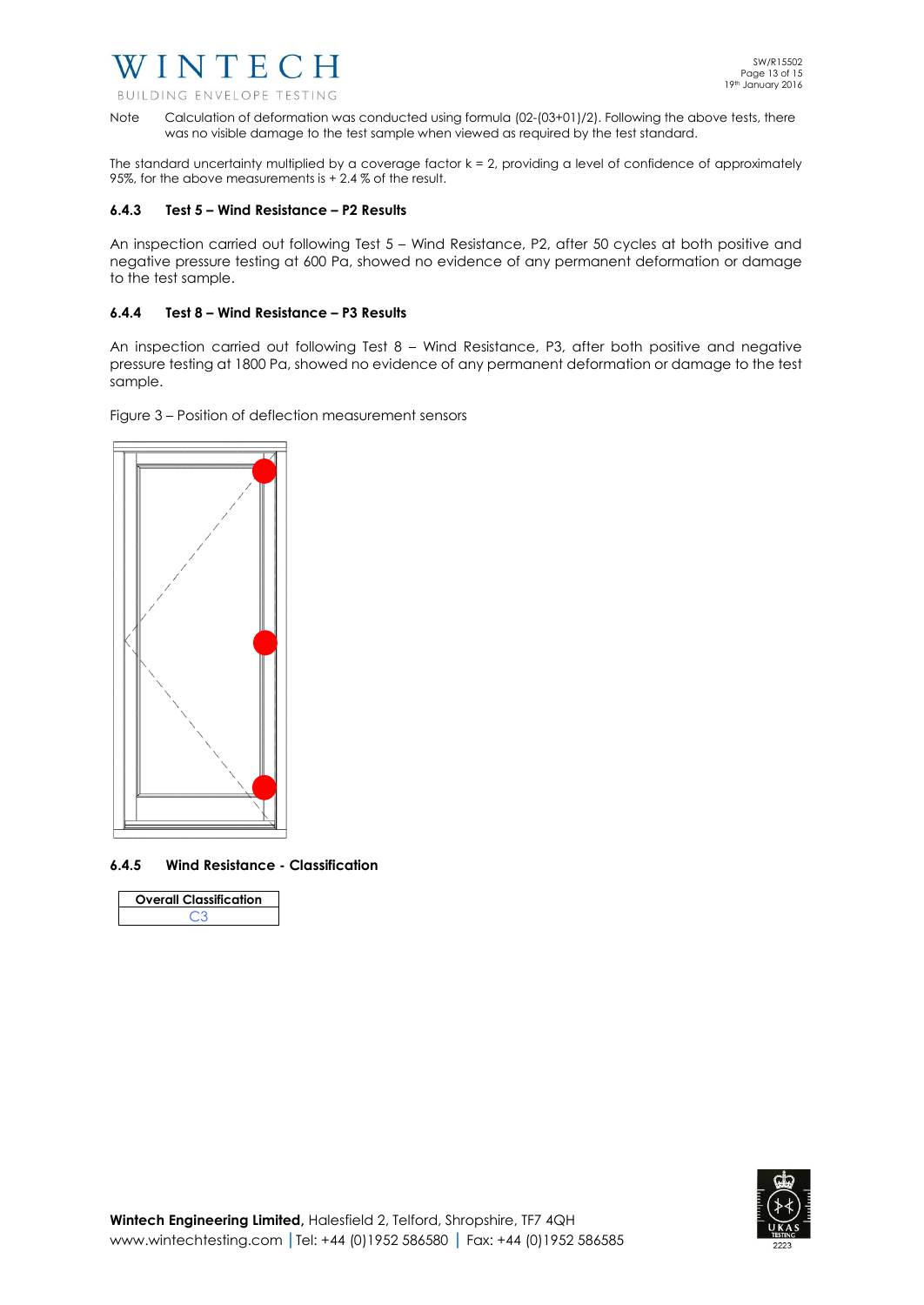

BUILDING ENVELOPE TESTING

# **7. System Drawings**